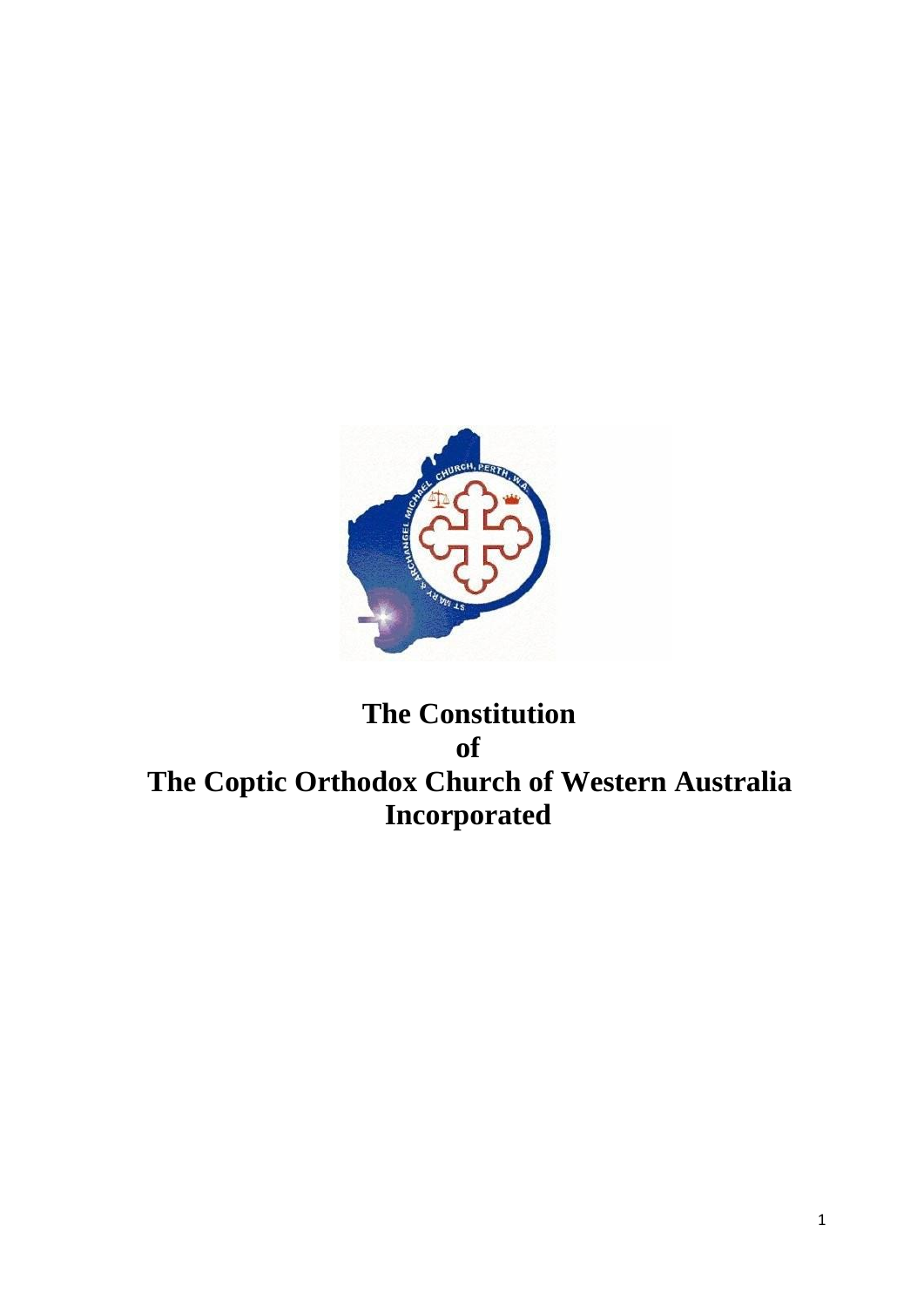# **TABLE OF CONTENTS**

| 22. DISTRIBUTION OF SURPLUS PROPERTY ON WINDING UP OF THE ASSOCIATION  10 |  |
|---------------------------------------------------------------------------|--|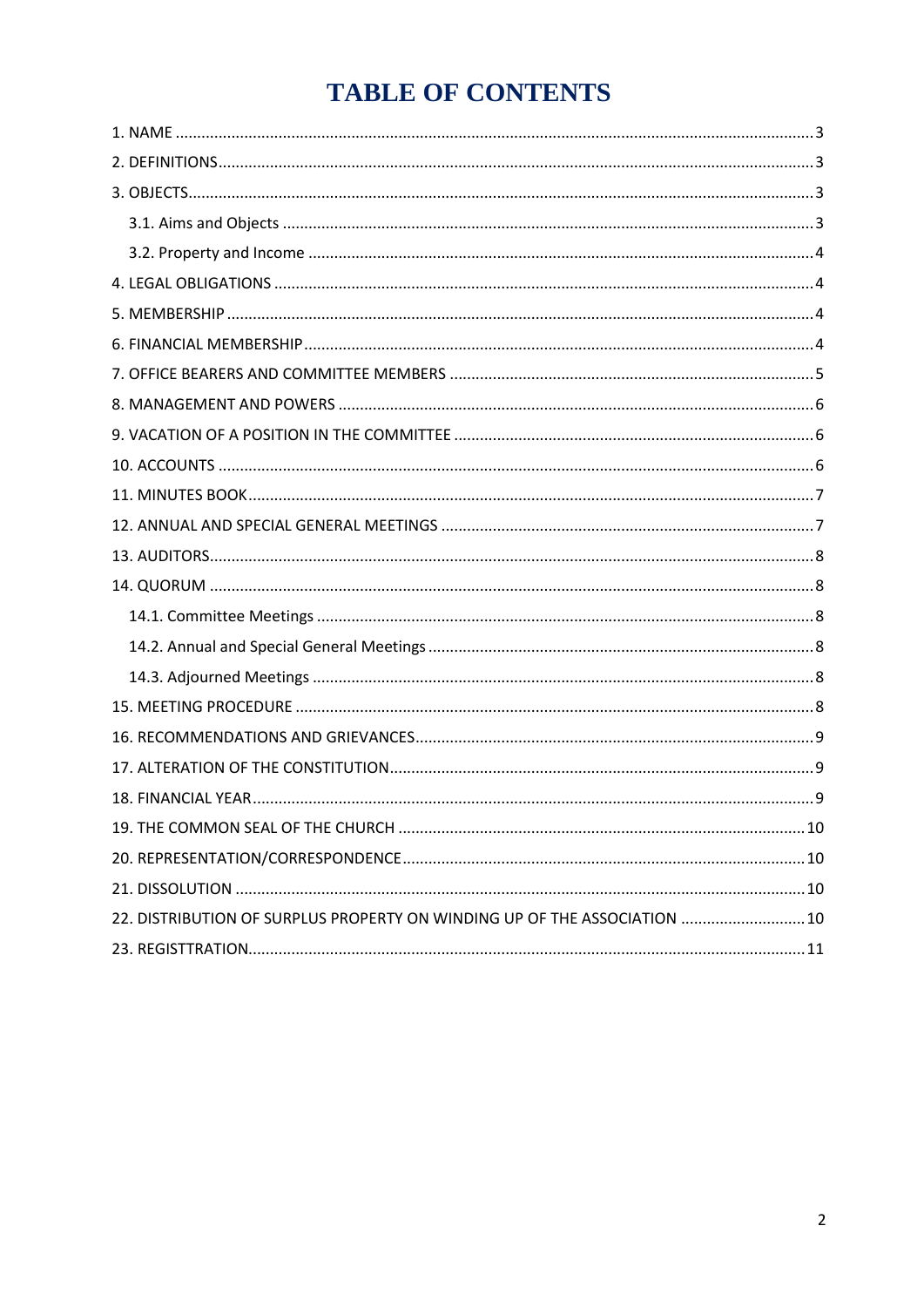### <span id="page-2-0"></span>**1.** NAME

The name of the association shall be "THE COPTIC ORTHODOX CHURCH OF

WESTERN AUSTRALIA INCORPORATED"

### <span id="page-2-1"></span>**2.** DEFINITIONS

- (a) **The Act**" means the *Associations Incorporations Act of Western Australia* as amended from time to time.
- (b) **St Mary and Archangel Michael Church, "The Church"** means The Coptic Orthodox Church of Western Australia Incorporated.
- (c) **"The Mother Church"** is the Coptic Orthodox Church of Alexandria headed by the Patriarch of the Coptic Orthodox Church of Alexandria and its Holy Synod. The Mother Church is represented in Australia by the Coptic Orthodox Diocese of Melbourne and Affiliated Regions headed by the Bishop of the Coptic Orthodox Diocese of Melbourne and Affiliated Regions or their delegate.
- (d) Unless inconsistent with the context any reference to the "Church" means the "Association" and a reference to the "Association" also is a reference to the"Church".
- (e) "**Annual General Meeting**" means the annual general Members Meeting of the Church members required to be held.
- (f) "**Member**" means a person who is a Member of the Church in accordance with the rules in the "**Membership**" section.
- (g) "**Committee Meeting**" means a meeting of the elected Committee Members called and held in accordance with the rules in the "Quorum" section.
- (h) Unless inconsistent with the context all words in the provision below, the masculine shall be deemed to include the feminine and all words importing the singular shall be deemed to include plural and vice versa in each case.
- (i) **"Financial Member"** means a member of the Church who subscribes financially and regularly in accordance with the rules in the "**Financial Membership**" section.
- (j) **"Priest"** is a minister of religion who is ordained according to the rites of the Coptic Orthodox Church and serves the Church.
- (k) **"President"** is the senior priest or his delegate who is appointed by the hierarchy of the Mother Church and represented by the Bishop of the Diocese of Melbourne and Affiliated Regions.

# <span id="page-2-2"></span>**3.** OBJECTS

### <span id="page-2-3"></span>**3.1.** Aims and Objects

(a) To promote a Christian way of life according to the faith and doctrines of the Coptic Orthodox Church, and for that purpose, to acquire by purchase or lease or otherwise maintain Churches where the Coptic congregation shall worship according to the Coptic Orthodox rites and traditions.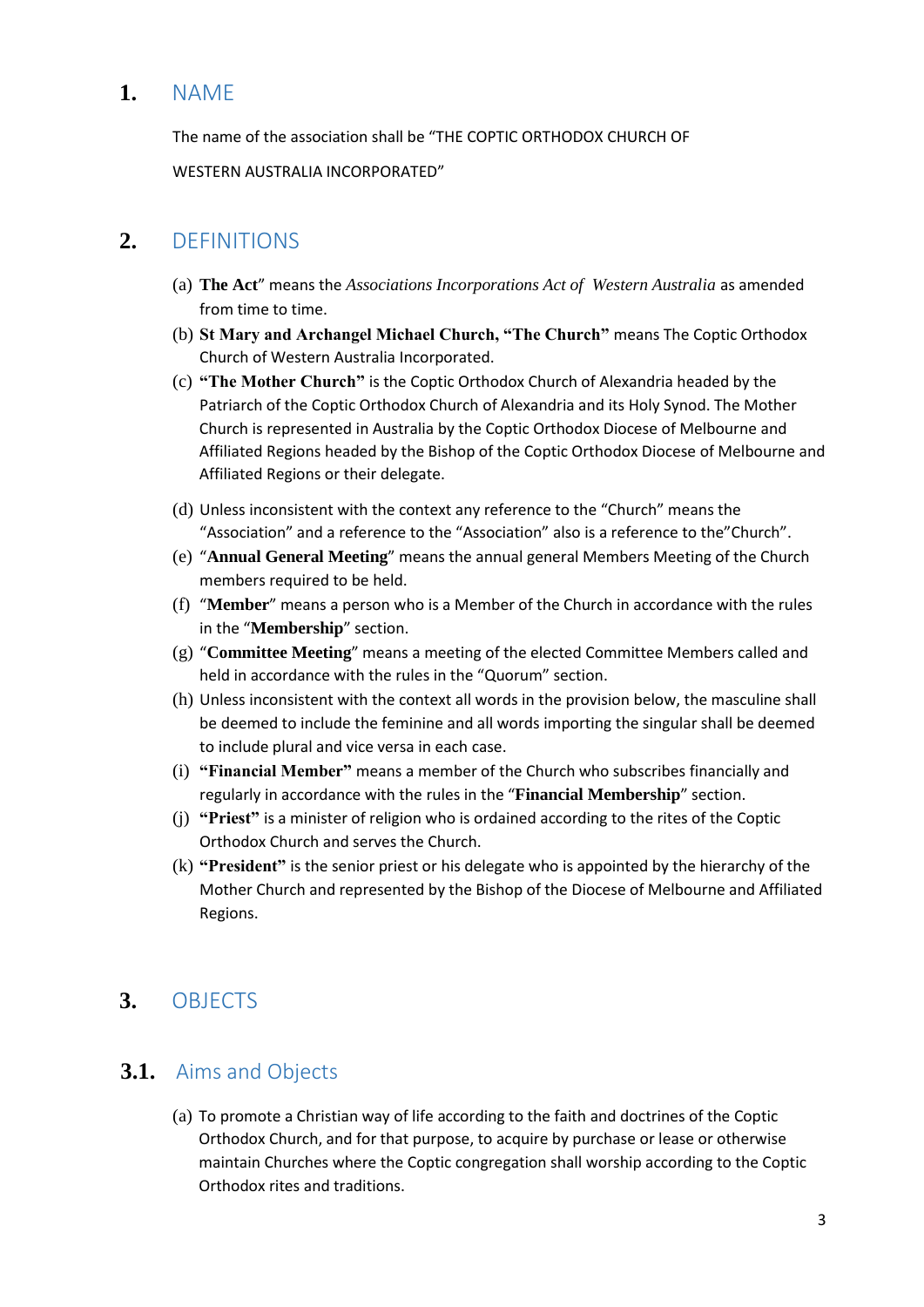- (b) To encourage Church's members to keep the traditions and customs of the Coptic Church alive.
- (c) To hold social gatherings, to institute and stimulate sports, healthy recreations and to undertake or promote any other activity for the benefit of its members.

#### <span id="page-3-0"></span>**3.2.** Property and Income

The property and income of the Church shall be applied solely towards the promotion of the objects of the Church and no part of the property or income maybe paid or otherwise distributed, directly or indirectly, to members, except in good faith in the promotion of those objects.

## <span id="page-3-1"></span>**4.** LEGAL OBLIGATIONS

The Priest is bound by the Coptic Orthodox Church canons is not to attend to jury duties, or to give witness in a court of law.

The Coptic Orthodox Church of Western Australia Incorporated is bound by the laws of Australia and the canons of the Coptic Orthodox Church.

## <span id="page-3-2"></span>**5.** MEMBERSHIP

- (a) A person shall be entitled to become a member of the "Church" by Coptic Orthodox Baptism or by the Church's recognition of their prior Baptism, based on application submission and acceptance by the "Committee".
- (b) Application for Membership is open to all persons who believe, practice and participate in the objects of the Church.
- (c) Applications for Membership shall be addressed to the Committee; The Committee may approve or reject any application in the next Meeting and communicate its decision, by letter forwarded to the applicant.
- (d) In no case will the Committee be required to give reasons for the rejection of any application.

### <span id="page-3-3"></span>**6.** FINANCIAL MEMBERSHIP

- (a) Each member must pay to the Treasurer or his delegate, annually on or before 1 July or such other date as the Committee from time to time determines, the amount of the subscription determined to a minimum yearly subscription set by the Committee
- (b) The Secretary, on behalf of the Association, must comply with section 27 of the Act by keeping and maintaining an up to date condition a register of the members of the Association and their postal or residential addresses.
- (c) The Secretary must cause the name of a person to be deleted from the register of members in the following cases:
	- i. death of the member;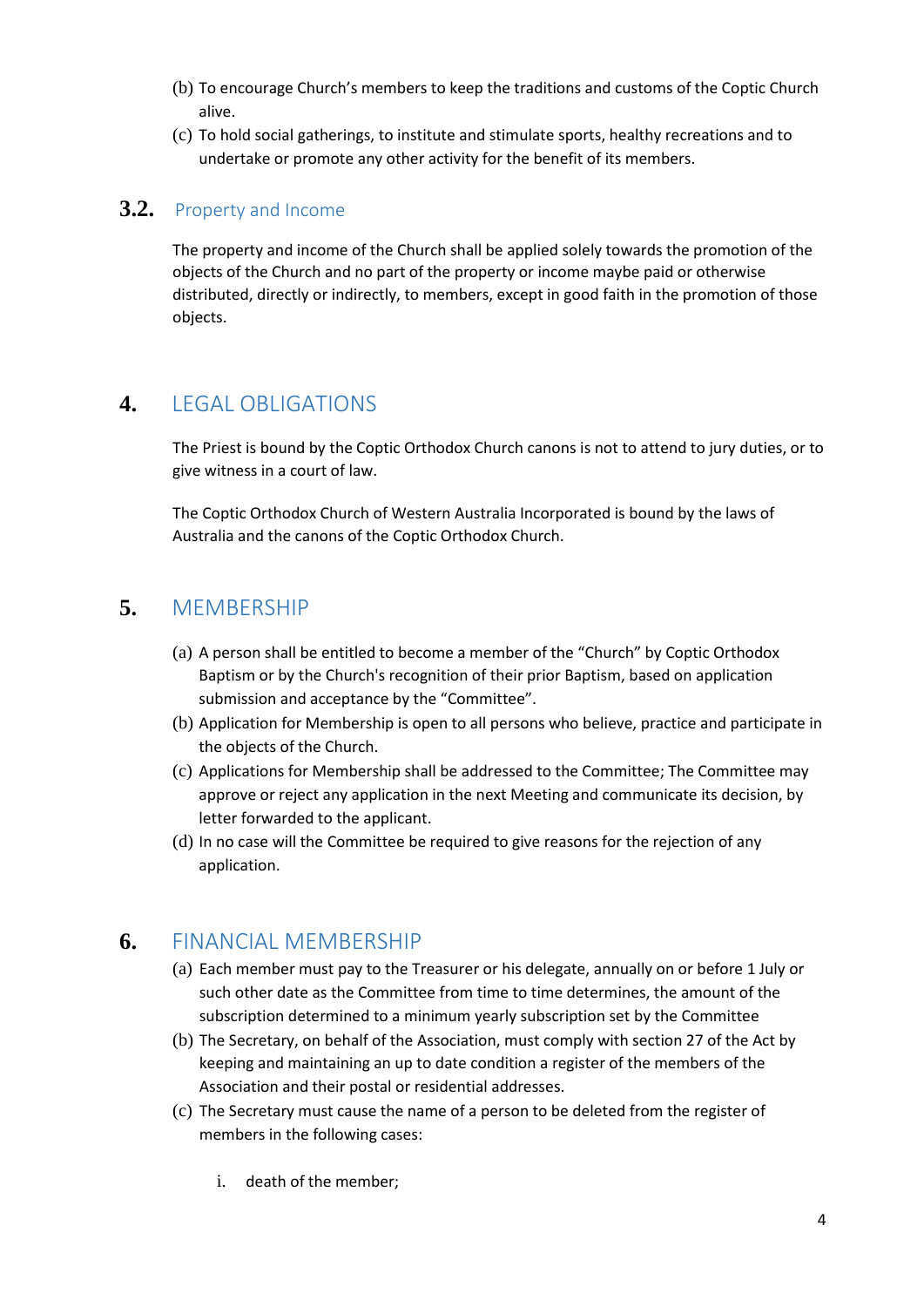- ii. receipt by the Secretary or another Committee member of a notice in writing from a member of his or her resignation from the Association. Such person remains liable to pay to the Association the amount of any subscription due and payable by that person to the Association but unpaid at the date of termination;
- iii. non-payment by a member of his or her subscription within three months of the date fixed by the Committee for subscriptions to be paid, unless the Committee decides otherwise; or
- iv. termination of membership of a member in case of violating the Coptic Orthodox Church cannons and laws.
- (d) Members who are turning 18 years and above during the year of the election are eligible to vote for the committee election and constitution amendments.
- (e) Members who are turning 30 years and above during the year of the election are eligible to nominate themselves or to be nominated as prospective committee members prior to the election.
- (f) Non-Financial members or members who are less than 18 years of age have the right to observe in meetings but not to vote.
- $(g)$  Termination of Membership shall be in writing, by the Committee without being obliged of giving any reasons.
- (h) A member who is terminated, if he or she wishes to appeal against that termination, give notice to the Secretary of his or her intention to do so within the period of 14 days.
- (i) When notice is given to the Secretary, the Secretary is to forward the appeal to the Mother Church hierarchy.

## <span id="page-4-0"></span>**7.** OFFICE BEARERS AND COMMITTEE MEMBERS

The following rules apply to the members of the Committee except for the President

- (a) All Committee Members must satisfy the financial membership requirements in accordance with the rules in the "**Financial Membership**" section.
- (b) Committee Members shall be elected at an Annual general meeting or a Special General Meeting by ballot every four years.
- (c) No Committee Member shall serve on the Committee for more than two consecutive periods of four years
- (d) The President shall be a member of the Committee and in addition to the President, the Committee shall consist of no less than five elected members and no more than seven elected members.
- (e) In addition to the elected members the Youth Coordinator, Ladies Coordinator and Sunday School Super Intendant are automatically appointed to The Committee.
- (f) In the first Committee Meeting after elections, the Committee shall elect in secret ballot the following Office Bearers from the elected members:

i. The Honorary Treasurer, and ii. The Honorary Secretary, pending their acceptance. If either do not accept the position, the candidate with the next highest number of votes will assume the position.

The President, the Honorary Treasurer and the Honorary Sectary are the Office Bearers and also form the Executive Committee.

(g) No paid employee of the Church shall be a member of The Committee.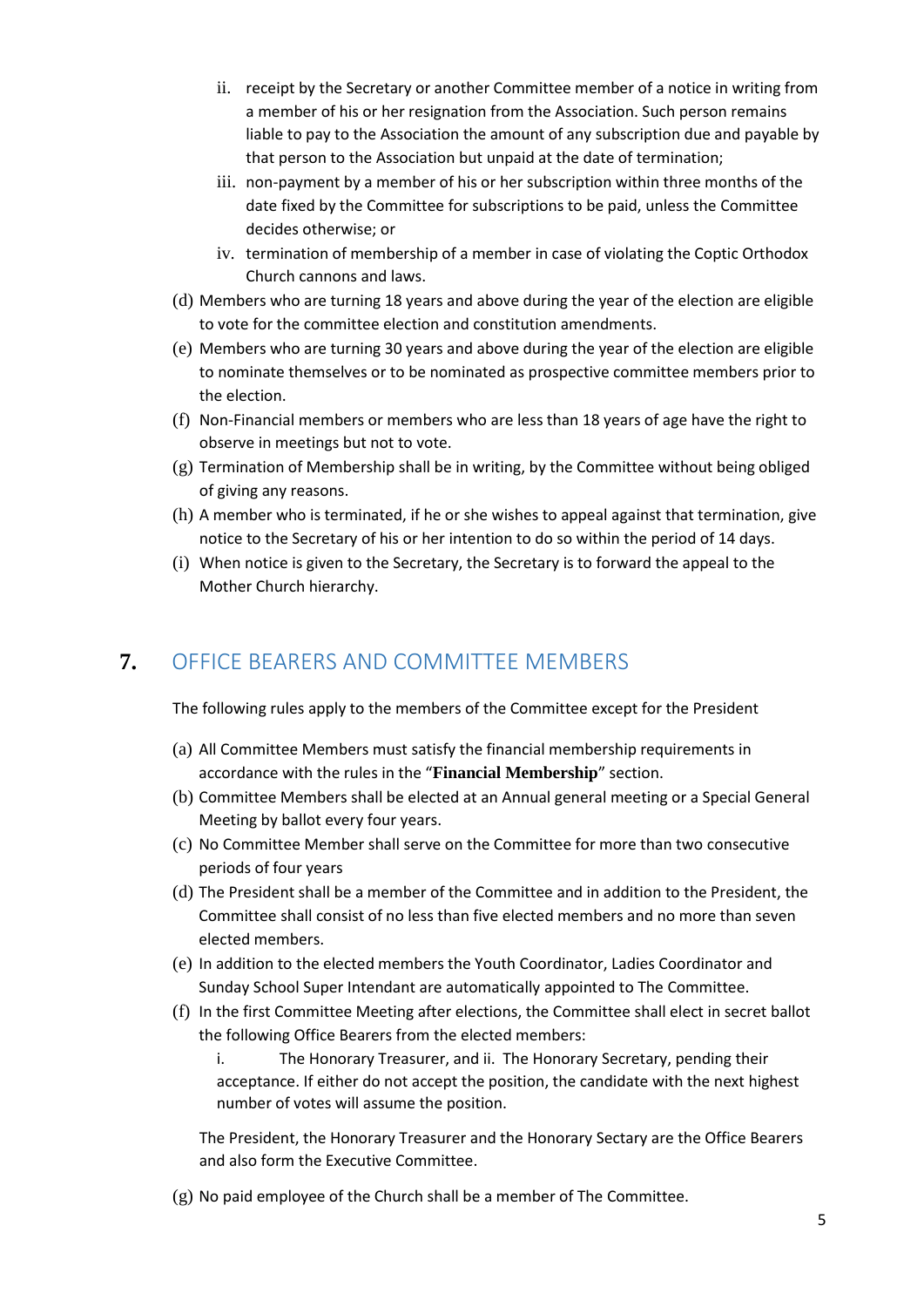## <span id="page-5-0"></span>**8.** MANAGEMENT AND POWERS

- (a) The Committee may, when it considers it necessary, seek the help and opinion of any number of consultants.
- (b) The business and affairs of the Church shall be under the management of the Committee which shall hold periodical meetings as often as deemed necessary but not less than ten meetings a year.
- (c) The Committee shall have the power:
	- i. Of the management of the administrative affairs of the Church and may do all such things and exercise all such powers as are within the aims and objects of the Church.
	- ii. Of the appointment of individual sub-committee(s) for any special purpose, subject to two-thirds majority vote at a quorum of the Committee meeting. iii. To appoint, train and/or employ staff necessary to carry on the objects of the Church and to end, dismiss or suspend any appointment or employment.
	- iv. To borrow or raise upon loan any sum or sums of money and for the purpose of securing repayment thereof to execute or give any mortgages, charges, bonds or other securities over all or any of the property of the Church as may be deemed necessary and to liquidate, redeem or pay off such obligations and securities or any of them.
	- v. To print and publish any newsletters, periodicals, books, videos or material on the internet or any other media that the Church may think desirable for the promotion of Church purposes.
	- vi. To enter into arrangements with Government or an authority that is incidental or conductive to the attainment of the purpose and the exercise of the powers of the Association.

# <span id="page-5-1"></span>**9.** VACATION OF A POSITION IN THE COMMITTEE

The position of a member of the committee shall become vacant:

- (a) if the committee member dies.
- (b) If the committee member resigns their position by notice in writing to the Committee and the Committee has accepted their resignation.
- (c) If the committee member is, absent for more than three consecutive meetings without an acceptable explanation to the Committee.
- (d) If the committee member ceases to be a member of the Church.
- (e) Upon a resolution being passed by, two--thirds majority of members present at a properly constituted General Meeting specially held for removing the committee member from their position.

#### <span id="page-5-2"></span>**10.** ACCOUNTS

- (a) The Church's various accounts shall be kept in a Financial Institution agreed upon by the Committee. The Committee may open cheque accounts to facilitate its operations.
- (b) The authorised signatories are the President, the Honorary Treasurer and the Honorary Secretary.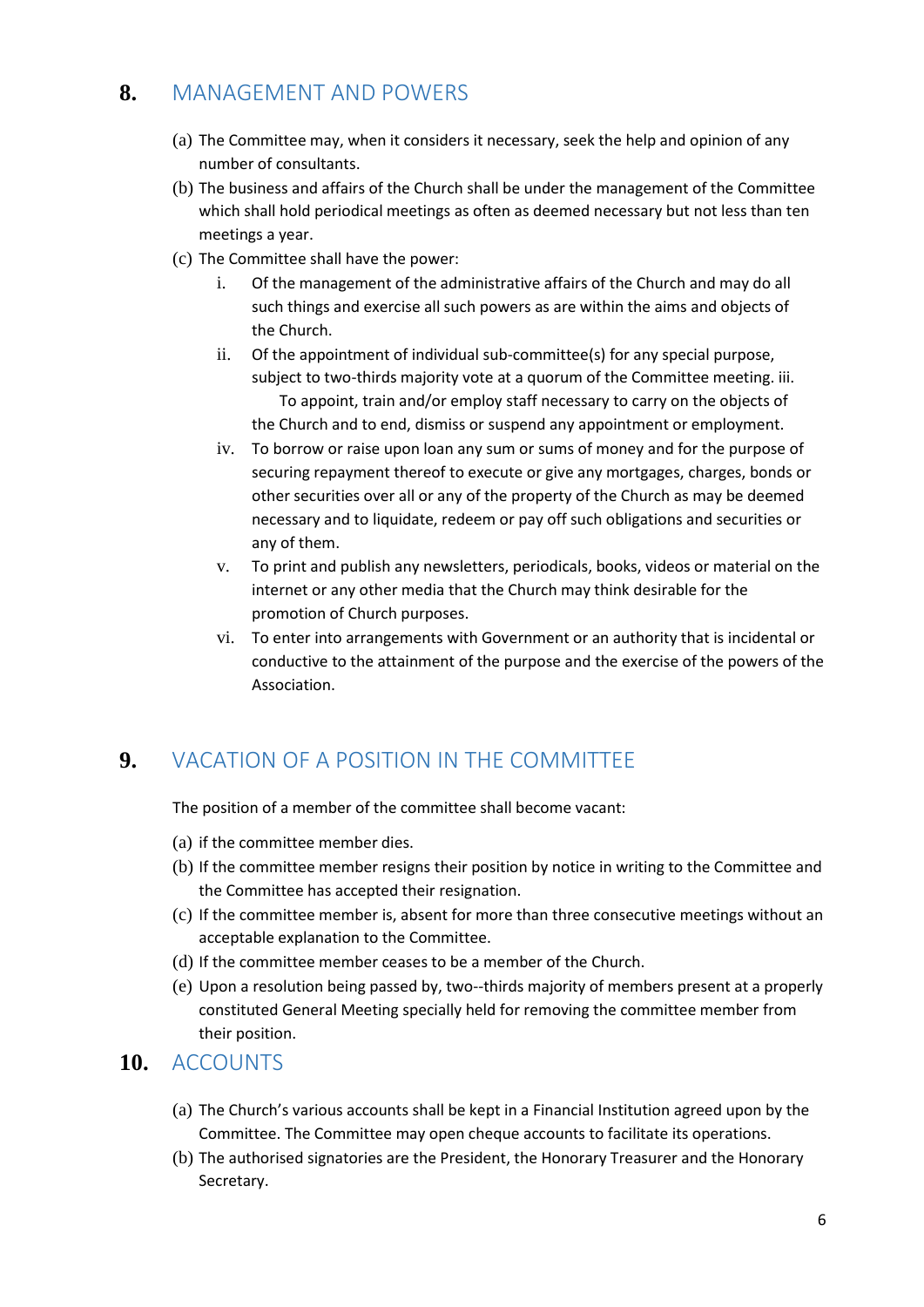- (c) Any financial transaction must be authorised by any two of the signatories.
- (d) The Committee may delegate and authorise a member of the Committee to become an authorised signatory in case of the absence of any one of the three authorised signatories for a period of more than two weeks.
- (e) An official receipt is to be issued for all monetary donations received except for donations collected from donation boxes, in which case a record of the amount shall be recorded.
- (f) All monetary donations received are to be banked in the Church's account as promptly as possible.
- (g) The Committee shall be responsible to an up-to-date account recording of all receipts and payments.
- (h) The financial year of the Church shall be closed annually at the end of June.

### <span id="page-6-0"></span>**11.** MINUTES BOOK

- (a) The Honorary Secretary shall keep minutes proceedings at all Committee meetings and all general Meeting.
- (b) The Committee shall issue circulars to Committee Members giving particulars of all functions, notices and discussions of the meetings or of any other matter, which in the opinion of the Committee should be brought to the attention of members.
- (c) Meeting minutes shall be read in the following meeting and agreed upon by a majority with no valid objection, the minutes then have to be moved and seconded by two members. In case of a valid objection, the matter has to be resolved by voting of a valid quorum.

### <span id="page-6-1"></span>**12.** ANNUAL AND SPECIAL GENERAL MEETINGS

A Chairman of the Annual or Special General Meeting shall be appointed by the Committee to facilitate the meeting.

The Annual General Meeting of the Church shall be held within three months after the 30<sup>th</sup> of June in each year.

- (a) Purpose of the Meeting
	- i. To receive the Committee's Annual Report.
	- ii. To receive the Honorary Treasurer's Financial Annual Report and Balance Sheet.
	- iii. To receive the Honorary Secretary's Report.
	- iv. To elect the Committee Members every four years.
	- v. To appoint an independent Honorary Auditor.

vi. To consider and if necessary, taking any action with reference to any business or motion received in writing by the Committee by at least two weeks before the General Meeting.

(b) Notice of the Annual or Special General Meeting and of business to be transacted thereat shall be sent to all members not less than twenty one (21) days prior the meeting,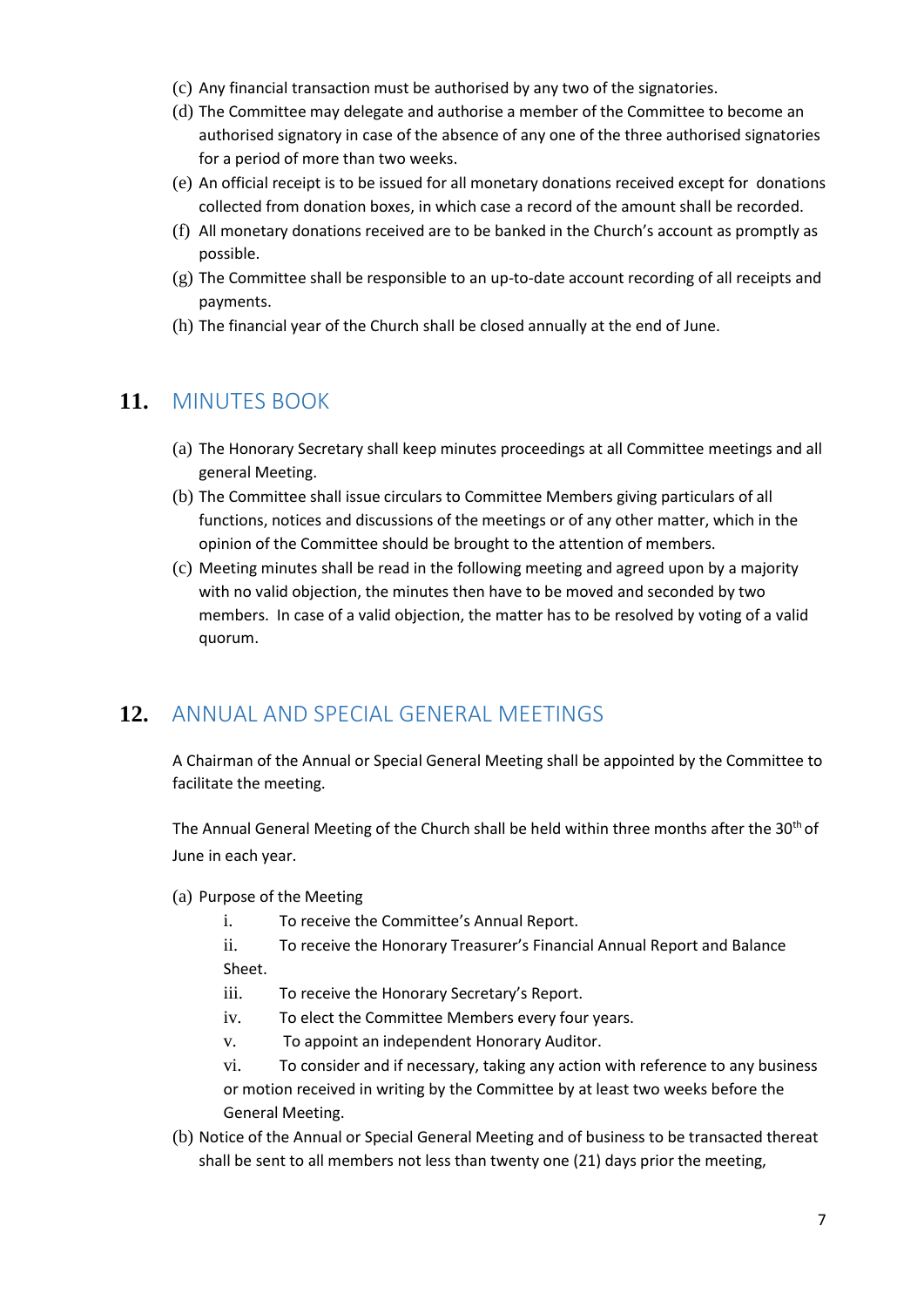specifying the place, day and hour of the meeting and the agenda of business to be dealt with at that meeting.

(c) At any Annual General Meeting or Special General Meeting, the Chairman may declare a resolution carried or lost on a show of hands, unless 10 % of members demand a ballot. (d) Two- thirds of members may call for a special General Meeting by giving twenty one (21) days' notice in writing to the Honorary Secretary setting out required resolution and the reasons thereof. As a result of any such request, the Committee shall call a Special General Meeting to be held within twenty one (21) days of the notice calling such meeting.

#### <span id="page-7-0"></span>**13.** AUDITORS

(a) The Auditor shall at all times have access to all books of accounts, documents, vouchers and also the properties owned by the Church under care of the Committee. The Auditor shall furnish full particulars of such properties and their condition.

#### <span id="page-7-1"></span>**14.** QUORUM

#### <span id="page-7-2"></span>**14.1.** Committee Meetings

A Quorum of a Committee Meeting shall be formed from at least 2 of the Office Bearers and at least 50 percent of the remaining members.

#### <span id="page-7-3"></span>**14.2.** Annual and Special General Meetings

A Quorum at an Annual or Special General Meeting shall be formed from two-thirds of the current Financial Members for the last twelve (12) months.

#### <span id="page-7-4"></span>**14.3.** Adjourned Meetings

- (a) Should within half an hour after the time set down for the meeting to commence, a quorum be not present, then the meeting shall be adjourned to a place and to a time within one month of the date of such meeting, to be determined thereat.
- (b) If at such adjourned meeting a quorum not be present, then those members attending shall be deemed to be a quorum provided the number of such members is not less than
	- i. For a Committee Meeting, at least 2 of the Office Bearers and at least 25 percent of the rest of the committee including at least one elected member.
	- ii. For an Annual or a Special General Meeting, ten (10) Financial Members.

#### <span id="page-7-5"></span>**15.** MEETING PROCEDURE

(a) For the Committee meetings, the President or his delegate shall take the Chair and, in his absence, the Honorary Secretary or his delegate shall chair the meeting.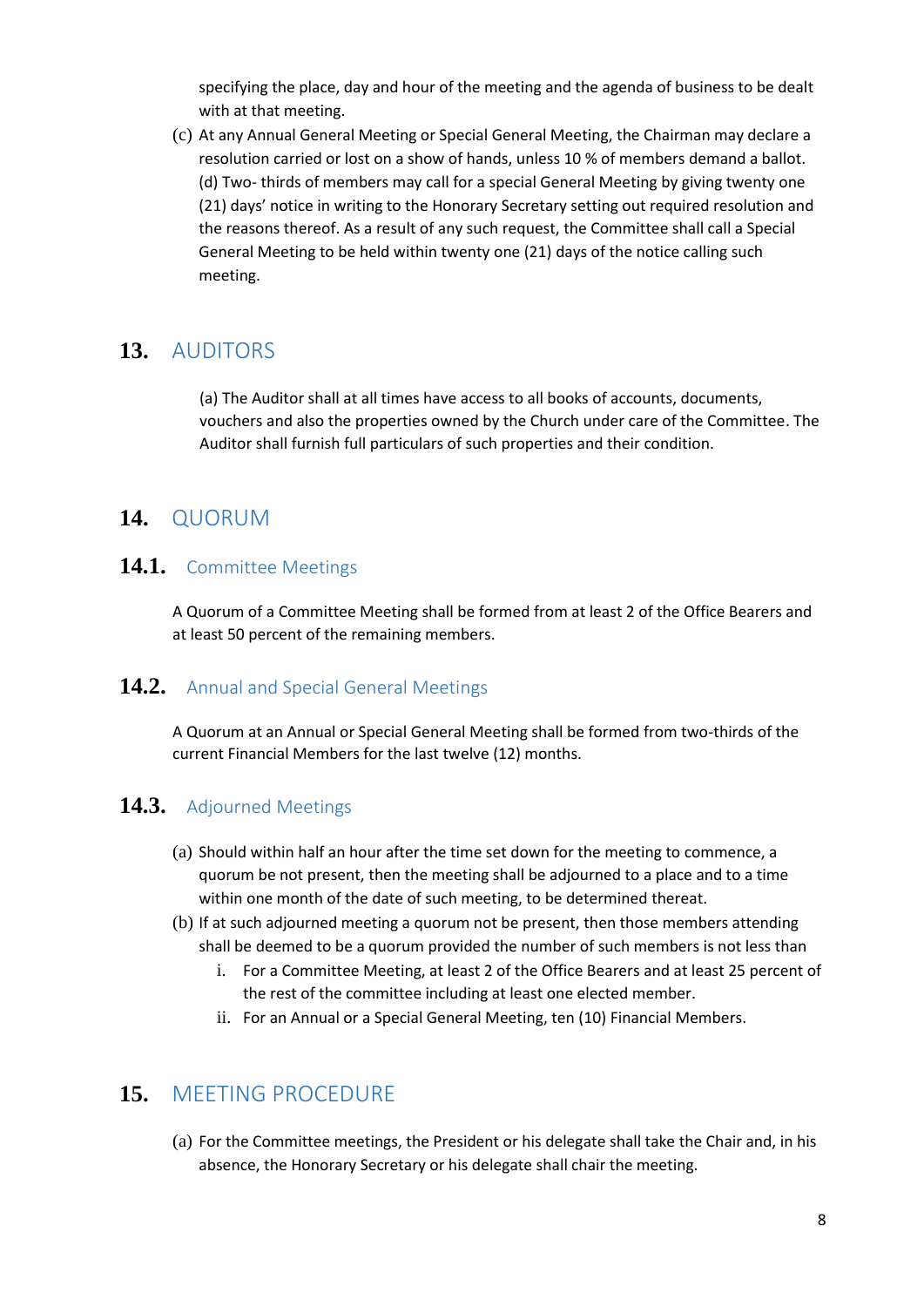- (b) At all meetings of the Association, the Committee or Special General Meetings, each member shall have a vote.
- (c) A secret ballot shall be taken, if necessary in such a manner as directed by the Chairman of the meeting, or by more than 10% of the quorum.
- (d) Every General Meeting shall have the power to adjourn to a future day to finish discussion of the agenda of the meeting, but no business shall be transacted at any adjourned meeting other than the business left unfinished at the meeting from which the adjournment took place, and it shall not be necessary to give notice of an adjourned meeting or of the business to be transacted.
- (e) The Committee shall fill any vacancy occurring in their number by direct appointment from Financial Members. The new appointed member shall hold this position until the first Annual General Meeting or Any Special General Meeting after his appointment. His position shall be available for ballot election in the same meeting.

## <span id="page-8-0"></span>**16.** RECOMMENDATIONS AND GRIEVANCES

The object of the Church being to further in every way the welfare of its members, it is incumbent upon any member having a recommendation or grievance to bring such to the notice of the Honorary Secretary in writing or in person.

The Honorary Secretary must submit all such communications to the Committee for consideration at the next Committee Meeting.

# <span id="page-8-1"></span>**17.** ALTERATION OF THE CONSTITUTION

- (a) Any amendments made to the constitution must be passed by a majority of three quarters of the quorum present and entitled to vote, at a Special General Meeting after twenty one days', notice to hold such a meeting to propose any alternation, deletion or addition shall have been given by the Honorary Secretary to every member.
- (b) The Honorary Secretary shall notify through a notice to all financial members to propose alterations to the constitution 21 days before the meeting.
- (c) Any member desiring the adoption of a new rule or the repeal of amendment of an existing rule, shall give the Honorary Secretary a notice of his desire to propose a motion accordingly at an Annual or a Special General. The Honorary Secretary shall include the motion at the next General Meeting provided that the motion has been received by at least forty-two (42) days before the meeting.
- (d) Any Constitution amendments or regulations shall be notified to members at least seven days prior they shall come into operation.

#### <span id="page-8-2"></span>**18.** FINANCIAL YEAR

The financial year of the Church shall commence on the  $1<sup>st</sup>$  of July and concludes on the 30<sup>th</sup> of June of each calendar year.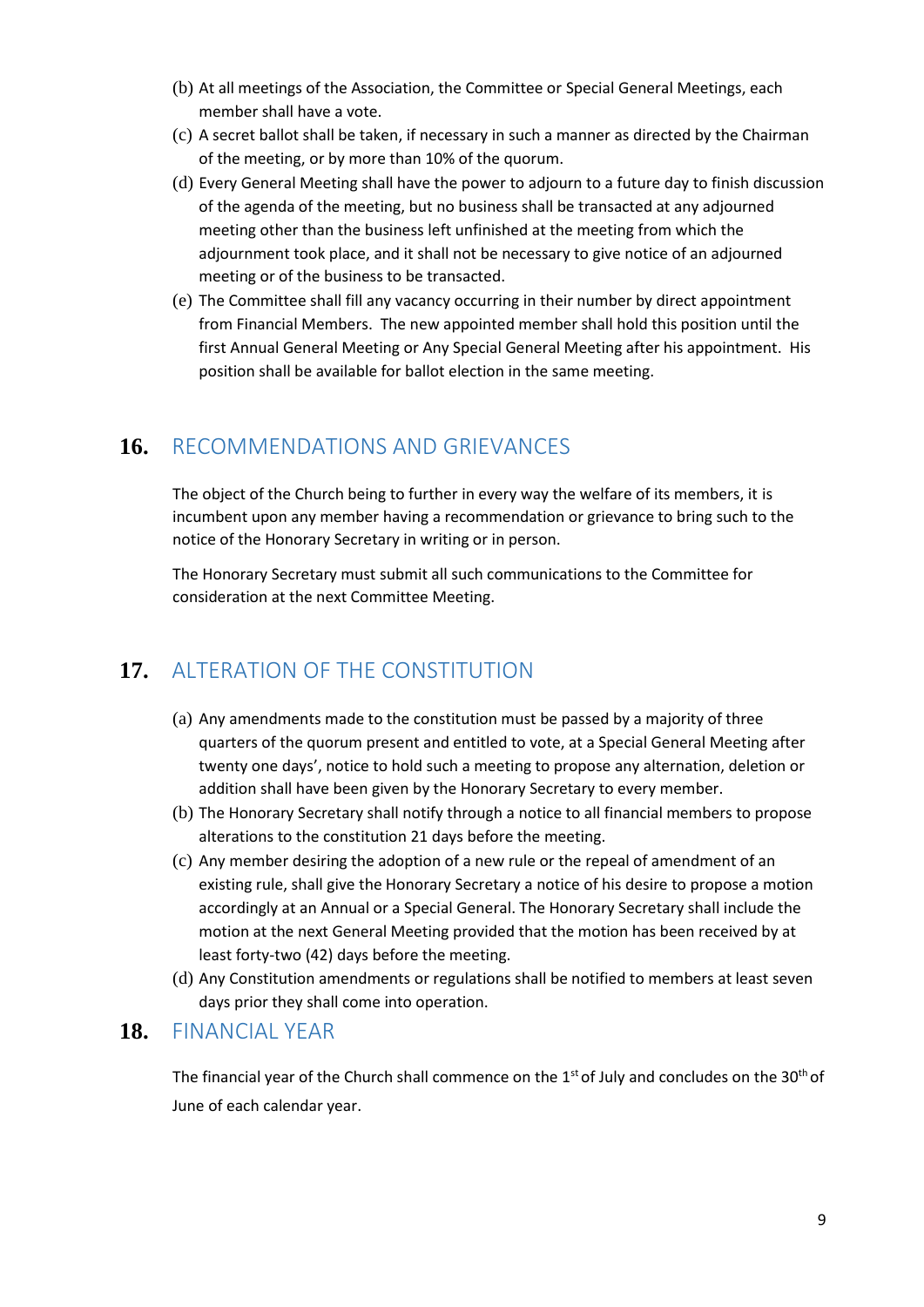## <span id="page-9-0"></span>**19.** THE COMMON SEAL OF THE CHURCH

The common seal of the Church shall be in the custody of the Honorary Secretary and shall be used only by the authority of the Executive Committee and in the presence of two of the Office Bearers, who shall sign every document to which the seal is so affixed in their presence.

In case of the absence of the Honorary Secretary for more than twenty-days (28) days, he shall give the custody of the Common Seal temporarily to his delegate

### <span id="page-9-1"></span>**20.** REPRESENTATION/CORRESPONDENCE

- (a) It shall be the Honorary Secretary's duty to present all correspondence at the Committee Meetings.
- (b) All correspondence on Church letter heads should be approved and signed by any of the Executive Committee Members.
- (c) No members may represent the Church or use the name of the Church or correspond in the name of the Church unless authorised to do so by the Committee and only for the purpose authorised.
- (d) All external correspondence of the Committee or individuals appointed by the Committee shall be copied to the President and the Honorary Secretary.

#### <span id="page-9-2"></span>**21.** DISSOLUTION

The Association shall be dissolved upon the vote of 85 % majority of the quorum in favour of the dissolution of members present and voting at a Special General Meeting convened to consider the dissolution of the Association

# <span id="page-9-3"></span>**22.** DISTRIBUTION OF SURPLUS PROPERTY ON WINDING UP OF THE ASSOCIATION

If, on the winding up of the Association, any property of the Association remains after satisfaction of the debts and liabilities of the Association and the costs, charges and expenses of that winding up, that property shall be transferred to any Western Australia incorporated charity that belongs to the Coptic Orthodox Church, Diocese of Melbourne and Affiliated Regions or any hierarchical authority in the Coptic Orthodox Church that is in charge of The Coptic Orthodox Church of Western Australia Incorporated at that time. This shall be determined by resolution of the members when authorising and directing the Committee under section 33 (3) of the Act to prepare a distribution plan for the distribution of the surplus property of the Association. No surplus property of the Association shall be distributed among the members of former members of the Association